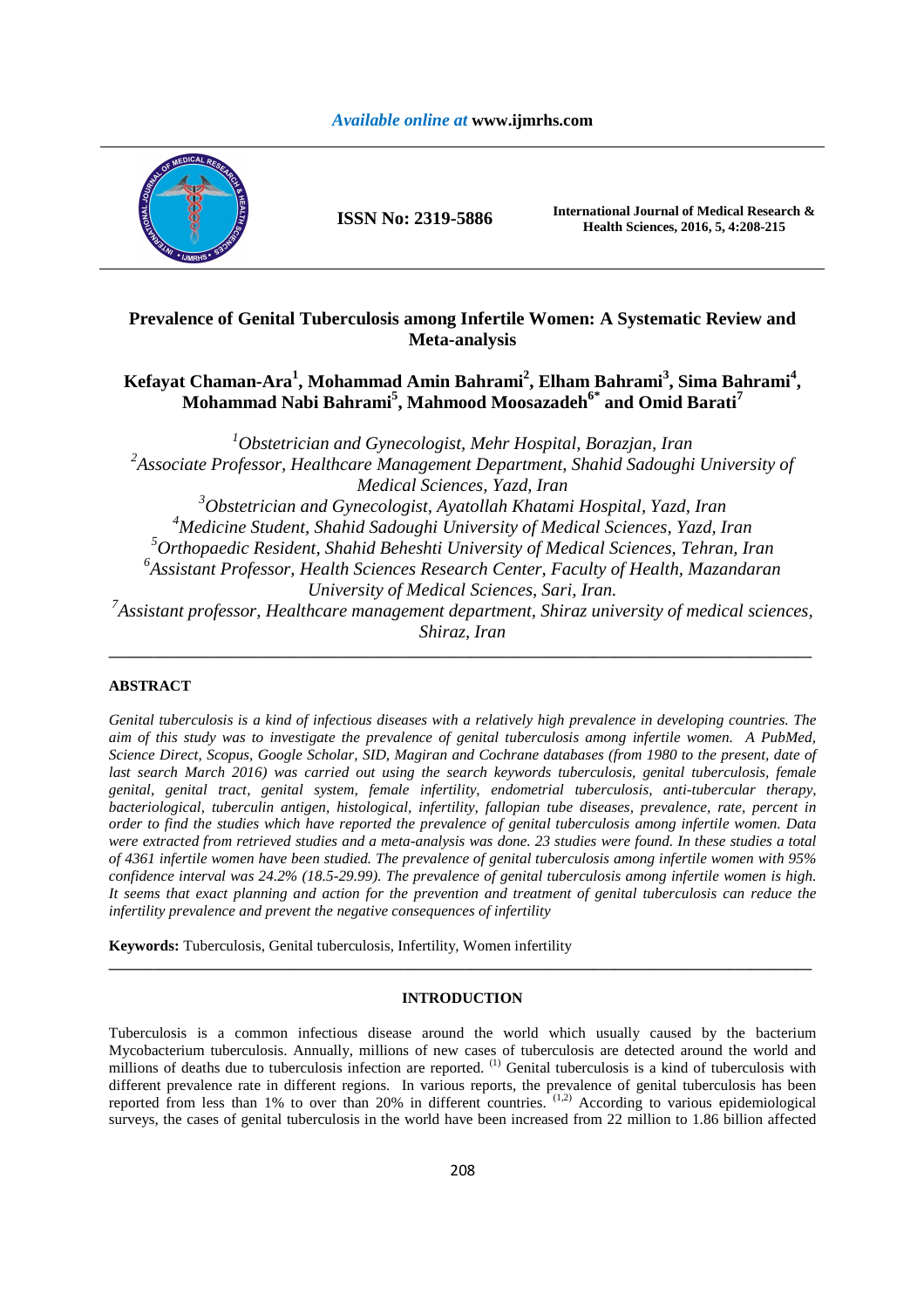people only between 1995 and 2005. <sup>(3)</sup> Genital tuberculosis is a main cause of infertility especially among women. In some countries, tuberculosis infection has been estimated as the leading cause of infertility. (1) Infertility which has been defined as the inability to achieve conceive after one year of regular and unprotected intercourse is a major concern of all countries due to its widespread negative consequences. <sup>(4)</sup> Reports indicate that this condition affects about 10 to 20 percent of couples of the reproductive age around the world. <sup>(4,5-9)</sup> Studies show that there is a one case of infertility in each  $5$  or  $6$  couples. <sup>(8)</sup> Also, the trend analysis says that the prevalence of infertility is increasing around the world at alarming rate. <sup>(4,6,10,11)</sup> Infertility rates vary widely between countries and even within countries. (5) Generally, infertility cases are divided into 2 categories named primary and secondary infertility. Primary infertility refers to the inability to give birth either because of not being able to become pregnant, or carry a child to live birth while secondary infertility refers to the inability to conceive or give birth when there was a previous pregnancy or live birth.  $(12,13)$ 

*\_\_\_\_\_\_\_\_\_\_\_\_\_\_\_\_\_\_\_\_\_\_\_\_\_\_\_\_\_\_\_\_\_\_\_\_\_\_\_\_\_\_\_\_\_\_\_\_\_\_\_\_\_\_\_\_\_\_\_\_\_\_\_\_\_\_\_\_\_\_\_\_\_\_\_\_\_\_*

Infertility causes are different. These causes include both male and female factors. According to studies, about 30% of infertilities are due to the male factors, 40 to 50% have the origin of female factors and 20 to 30 percent of cases are caused by either both male and female factors. <sup>(13)</sup> As noted earlier, researchers believe that genital tuberculosis is among the main causes of infertility. Given that availability of accurate information about the prevalence and causes of infertility is required for sound planning in order to prevent the couples' infertility,  $(12)$  in this secondary study we attempted to estimate the prevalence of genital tuberculosis among infertile women using the results of previous published studies.

# **MATERIALS AND METHODS**

### **Search strategies:**

An electronic databases' search including PubMed, Science Direct, Scopus, Google Scholar, Cochrane, SID and Magiran was done (date last searched March 2016). We searched free text search keywords tuberculosis, genital tuberculosis, female genital, genital tract, genital system, female infertility, endometrial tuberculosis, anti-tubercular therapy, bacteriological, tuberculin antigen, histological, infertility, fallopian tube diseases, prevalence, rate, percent with "Or" and "And" operations in the title and abstract of studies. Also, for finding of publications which may not be found through the databases' search and for increasing the sensitivity of study, a manual search of the reference list of the retrieved studies was done. No language restriction was placed but only articles which their publication date was from 1980 till now were included in the study. Search was conducted by 2 researchers independently and the third researcher checked the agreement of retrieved results with these 2 researchers.

### **Study selection:**

Full texts or abstracts of all articles, documents and reports were retrieved through an advanced search. After removal of repeated cases from retrieved studies, the unrelated ones were identified and removed by reviewing the title, abstract and full text of all remaining articles and the related studies were selected which then were entered into the quality assessment process. It should be noted that to prevent bias caused by reprint (publication bias of transverse and longitudinal), the investigation of results for identification and removing of duplicate studies was done with researchers.

### **Quality assessment of the studies:**

The quality assessment process of related studies was done using a valid quality assessment checklist (Moosazadeh et al., 2014) which has been prepared based on the STROBE (Strengthening the reporting of observational studies in epidemiology) checklist (Von Elm et al., 2007). This checklist contains questions related to different aspects of a study including the type of study, the study design, study population, sample size, samples matching method, objectives, inclusion and exclusion criteria, analyzing method and appropriate reporting of results based on the objectives in which for each question a score has been considered. We completed this checklist for each of related retrieved studies, separately and those studies which obtained at least 8 score were selected for including in metaanalysis.

## **Data Extraction:**

The required data from studies which passed the quality assessment process successfully including the their title, name of first author, publication year, sample size (number of infertile women), the location of study, the type of study, the prevalence of genital TB among infertility cases were extracted.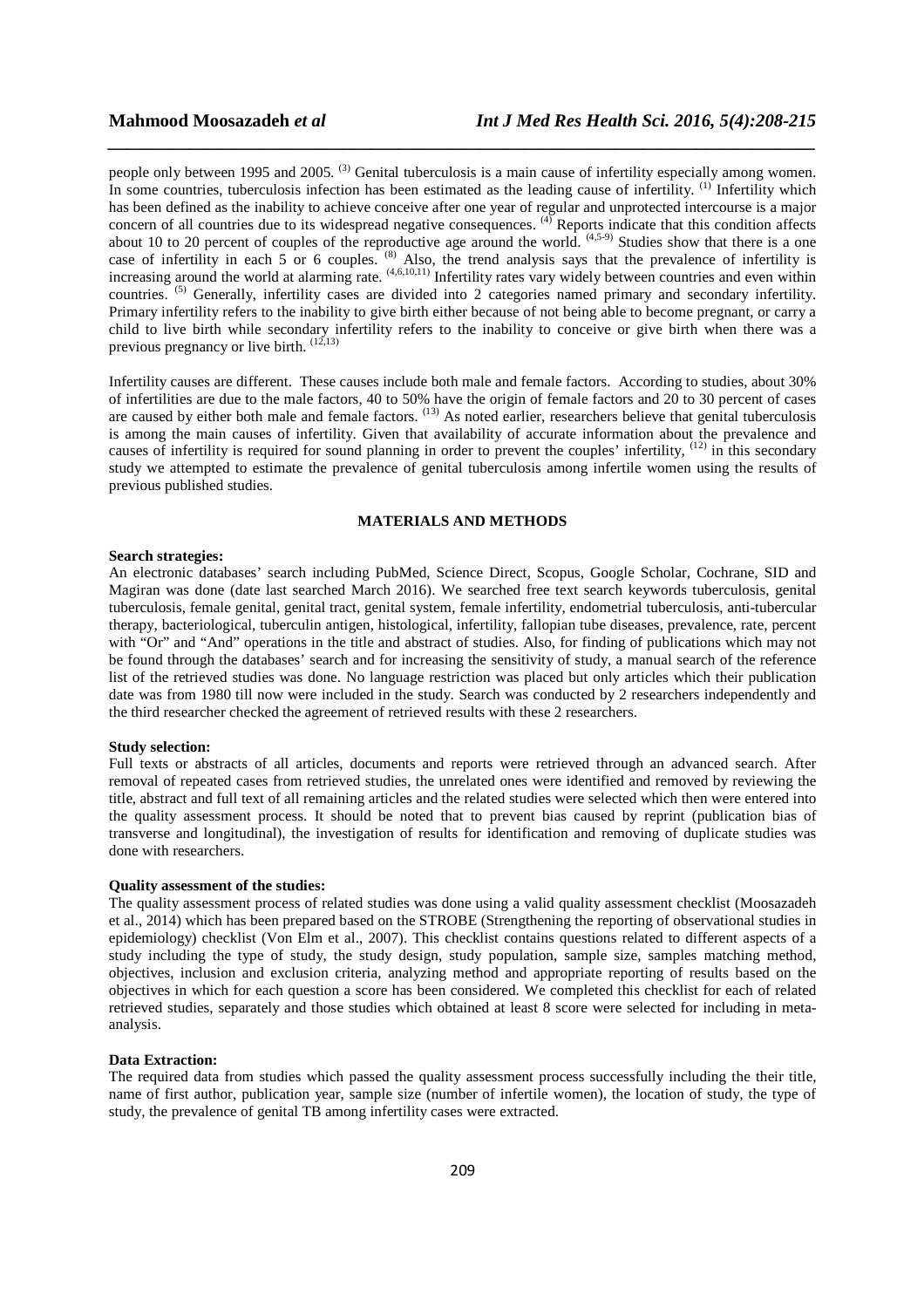### **Inclusion criteria:**

All studies which obtained the minimum required score of quality assessment checklist and which had reported the sample size and the prevalence of genital TB in infertile women were included in the study.

*\_\_\_\_\_\_\_\_\_\_\_\_\_\_\_\_\_\_\_\_\_\_\_\_\_\_\_\_\_\_\_\_\_\_\_\_\_\_\_\_\_\_\_\_\_\_\_\_\_\_\_\_\_\_\_\_\_\_\_\_\_\_\_\_\_\_\_\_\_\_\_\_\_\_\_\_\_\_*

### **Exclusion criteria:**

Studies were excluded if the prevalence of genital TB among infertile women was not reported and if the sample size was not specified. Also, the abstracts of seminars without full text, case-reports and studies which didn't obtain the minimum required score of quality assessment checklist were excluded from study.

### **Data analysis:**

Data analysis was done through Stata software version 11. The standard error of genital TB prevalence among infertile women in each study was calculated using binominal distribution formula. The index of heterogeneity between studies was determined using Cochran (Q) and I-squared tests. Random effect model was used to estimating the prevalence of genital TB due to the heterogeneity of studies. The point prevalence of the genital TB among infertile women was calculated using 95% confidence interval and forest plot in which, the size of square represents the weight of each study and its booth sides' lines represent 95% confidence interval.

### **RESULTS**

**Table1. Characteristics of primary studies which were included into the meta-analysis** 

| No.            | <b>First Author</b>             | Publication year | Study area   | Sample size (n., infertile women) | Genital tuberculosis (%) |
|----------------|---------------------------------|------------------|--------------|-----------------------------------|--------------------------|
| 1              | Chhabra <sup>(16)</sup>         | 1986             | India        | 150                               | 14                       |
| $\overline{c}$ | Jindal $(17)$                   | 2006             | India        | 150                               | 7.2                      |
| 3              | Namavar Jahromi <sup>(18)</sup> | 2001             | Iran         | 41                                | 75.6                     |
| $\overline{4}$ | De-Vynck $(19)$                 | 1990             | South Africa | 451                               | 7.98                     |
| 5              | Al Eryani <sup>(20)</sup>       | 2015             | Yemen        | 151                               | 31.1                     |
| 6              | Eshrati <sup>(21)</sup>         | 2007             | Iran         | 308                               | 2.9                      |
| 7              | Jindal $^{(22)}$                | 2012             | India        | 443                               | 38.1                     |
| 8              | $K$ hanna <sup>(3)</sup>        | 2011             | India        | 100                               | 26                       |
| 9              | Kulshrestha <sup>(23)</sup>     | 2011             | India        | 196                               | 60.2                     |
| 10             | Mani $^{(24)}$                  | 2003             | India        | 110                               | 13.6                     |
| 11             | Marana <sup>(25)</sup>          | 1991             | Italy        | 101                               | 2.97                     |
| 12             | Nadgouda <sup>(26)</sup>        | 2010             | India        | 170                               | 10                       |
| 13             | Neelam $(27)$                   | 2005             | India        | 186                               | 44.1                     |
| 14             | Oosthuizen <sup>(28)</sup>      | 1990             | South Africa | 109                               | 21                       |
| 15             | Parikh <sup>(29)</sup>          | 1997             | India        | 300                               | 39                       |
| 16             | Patted <sup>(30)</sup>          | 2009             | India        | 96                                | 21                       |
| 17             | Punyashetty <sup>(31)</sup>     | 2012             | India        | 230                               | 3.9                      |
| 18             | Shaheen $(32)$                  | 2006             | Pakistan     | 534                               | 2.43                     |
| 19             | Shahzad <sup>(33)</sup>         | 2012             | Pakistan     | 150                               | 20                       |
| 20             | Shanti Sri <sup>(34)</sup>      | 2013             | India        | 100                               | 12                       |
| 21             | Singh $(35)$                    | 2008             | India        | 70                                | 48.5                     |
| 22             | Gupta $(36)$                    | 2007             | India        | 150                               | 26.7                     |
| 23             | Rozati $(37)$                   | 2006             | India        | 65                                | 49.2                     |

In the initial search of electronic databases, a total of 25679 studies were found from them 23337 studies were removed after limiting the search. From remaining 2342 studies, 1356 ones were removed because of the overlapping of searched databases. By reviewing of titles and abstracts of 986 studies 833 studies were identified as unrelated. The remaining 153 studies were selected to investigating the full text after that 128 studies were removed from study due to their irrelevancy. The remaining 25 studies and 3 ones which were found in manual search were entered to be assessed based on the quality assessment checklist and inclusion and exclusion criteria from them 5 studies were removed and 23 studies found to be appropriate for our meta-analysis (Fig.1). The publication year of these 23 studies was from 1986 (Chhabra, et al., India) to 2015 (Al Eryani et al., Yemen). Also, in 18 cases the type of study has been reported from them 6 were retrospective, 10 were prospective and 2 were cross-sectional. Sampling method has been specified in 21 studies from which consensus sampling method has been used in 18 studies and the remaining 3 studies' method was random sampling. According to the country of study, from 23 included studies, 15 have been done in India, 2 in Iran, one in Italy, 2 in Pakistan, 2 in South Africa and one in Yemen. In 23 studies which were eligible to include in meta-analysis, genital TB prevalence has been investigated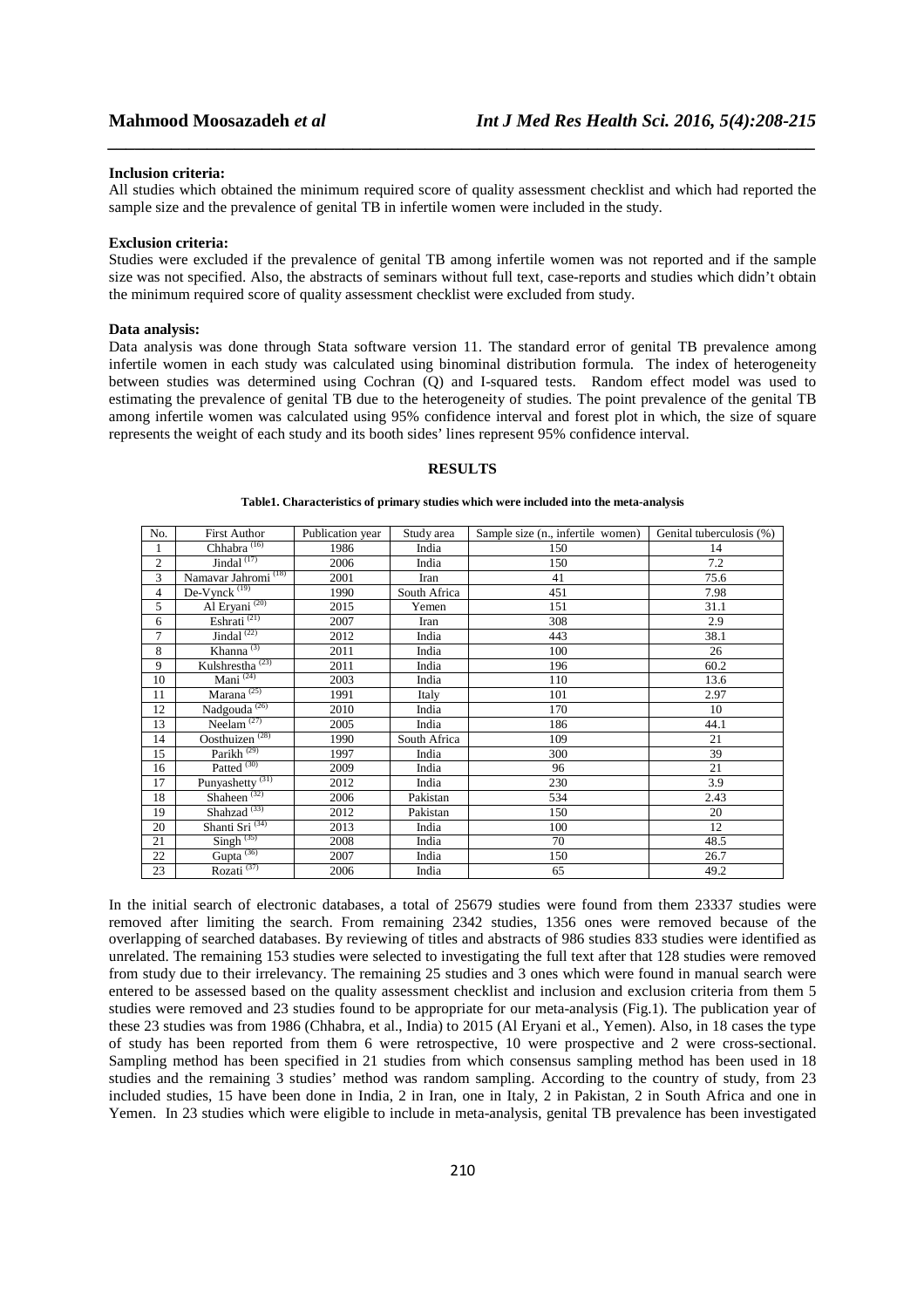among a total of 4361 infertile women which varies between 2.43% in Shaheen et al. (2006, Pakistan) with 534 samples to 75.6% in Namvar-Jahromi et al. (2001, Iran) with 41 samples.

*\_\_\_\_\_\_\_\_\_\_\_\_\_\_\_\_\_\_\_\_\_\_\_\_\_\_\_\_\_\_\_\_\_\_\_\_\_\_\_\_\_\_\_\_\_\_\_\_\_\_\_\_\_\_\_\_\_\_\_\_\_\_\_\_\_\_\_\_\_\_\_\_\_\_\_\_\_\_*

The meta-analysis results showed that the heterogeneity between studies is high (I-sqaured: 97.9%, Q=1041.01, Pvalue<0.001). Therefore, the random effect model was used to estimating of prevalence. Based on this model, the prevalence of genital TB among infertile women with 95% confidence interval was calculated as 24.2% (18.5- 29.99%). Also, the year of study was investigated using meta-regression as the suspected variable of heterogeneity which results showed that the effect of this variable is not statistically significant (B=0.4,  $P_{value}$ =0.489).



**Figure1. Literature search and review flowchart for selection of primary studies**

# **DISCUSSION**

Tuberculosis remains as the most important cause of mortality from infectious diseases. Annually, millions of people around the world die due to tuberculosis. More than 90% of TB deaths occur in developing countries. Genital tuberculosis is a kind of tuberculosis even though in recent years its incidence in developed countries has decreased steadily but it remains as one of the most challenging health problems in developing countries. <sup>(38)</sup>

Several studies have shown that genital tuberculosis is closely associated with infertility. The actual prevalence of genital tuberculosis and followed infertility is unclear, but in areas where TB is common, it is the leading cause of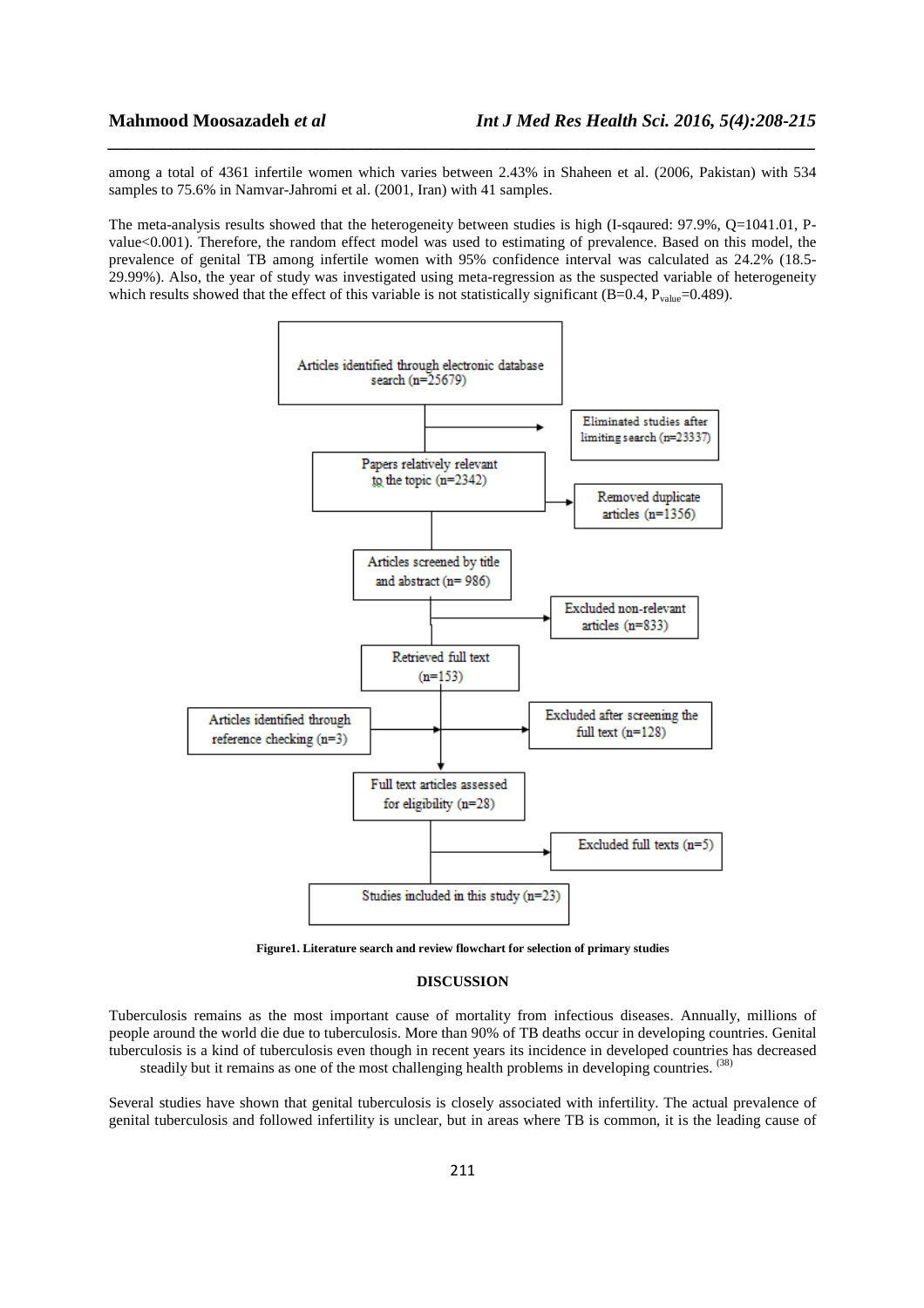infertility in women. In general, many researchers have shown that infertility is the most common complication of genital tuberculosis. (39)

*\_\_\_\_\_\_\_\_\_\_\_\_\_\_\_\_\_\_\_\_\_\_\_\_\_\_\_\_\_\_\_\_\_\_\_\_\_\_\_\_\_\_\_\_\_\_\_\_\_\_\_\_\_\_\_\_\_\_\_\_\_\_\_\_\_\_\_\_\_\_\_\_\_\_\_\_\_\_*

| Study<br>ID                                    |   | ES (95% CI)                 | %<br>Weight |
|------------------------------------------------|---|-----------------------------|-------------|
| Chhabra                                        |   | 14.00 (8.45, 19.55)         | 4.44        |
| <b>OOSTHUIZEN</b>                              |   | 21.00 (13.35, 28.65) 4.28   |             |
| DE VYNCK,                                      |   | 7.98 (5.48, 10.48)          | 4.59        |
| Marana                                         |   | 2.97 (-0.34, 6.28)          | 4.56        |
| Parikh                                         |   | 39.00 (33.48, 44.52) 4.44   |             |
| Namavar Jahromi                                |   | 75.60 (62.45, 88.75) 3.73   |             |
| Mani                                           |   | 13.60 (7.19, 20.01)         | 4.38        |
| Neelam                                         |   | 44.10 (36.96, 51.24) 4.32   |             |
| Rozati                                         |   | 49.20 (37.05, 61.35) 3.84   |             |
| Jindal                                         |   | 7.20 (3.06, 11.34)          | 4.52        |
| Shaheen                                        |   | 2.43 (1.12, 3.74)           | 4.62        |
| Eshrati                                        |   | 2.90 (1.03, 4.77)           | 4.61        |
| Gupta                                          |   | 26.70 (19.62, 33.78) 4.33   |             |
| Singh                                          |   | 48.50 (36.79, 60.21) 3.88   |             |
| Patted                                         |   | 21.00 (12.85, 29.15) 4.24   |             |
| Nadgouda                                       |   | 10.00 (5.49, 14.51)         | 4.50        |
| Kulshrestha                                    |   | 60.20 (53.35, 67.05) 4.35   |             |
| Khanna                                         |   | 26.00 (17.40, 34.60) 4.20   |             |
| Shahzad                                        |   | 20.00 (13.60, 26.40) 4.38   |             |
| Punyashetty                                    |   | 3.90(1.40, 6.40)            | 4.59        |
| Jindal                                         |   | 38.10 (33.58, 42.62) 4.50   |             |
| Shanti Sri                                     |   | 12.00 (5.63, 18.37)         | 4.38        |
| eryani                                         |   | 31.10 (23.72, 38.48) 4.30   |             |
| Overall (I-squared = $97.9\%$ , $p = 0.000$ )  |   | 24.26 (18.52, 30.00) 100.00 |             |
| NOTE: Weights are from random effects analysis |   |                             |             |
| $-88.7$                                        | 0 | 88.7                        |             |

### **Fig 2. Genital TB prevalence among the infertile women in primary studies included in the meta-analysis and the total estimation**

Considering the close relationship between genital tuberculosis and infertility, in recent decades some studies have been done to investigate the prevalence of genital tuberculosis among infertile women. Based on our knowledge till now the meta-analysis of these studies has not been published. Therefore, this study was aimed to analyze the findings of published studies on the prevalence rate of tuberculosis in infertile women. For this purpose, an extensive search was carried out in different databases; studies were retrieved and their quality was assessed using a valid quality assessment checklist. Finally, 23 studies were found to be eligible for including in the meta-analysis. The majority of these studies (15 from 23) have been conducted in India.

Also, all of these studies with the exception of one study have been done in developing countries. As previously mentioned, in recent years the prevalence of genital tuberculosis in developed countries has declined to somewhat. Maybe that's why most studies on the prevalence of tuberculosis in women with infertility have been carried out in developing countries because genital tuberculosis prevalence rate in these countries is still high.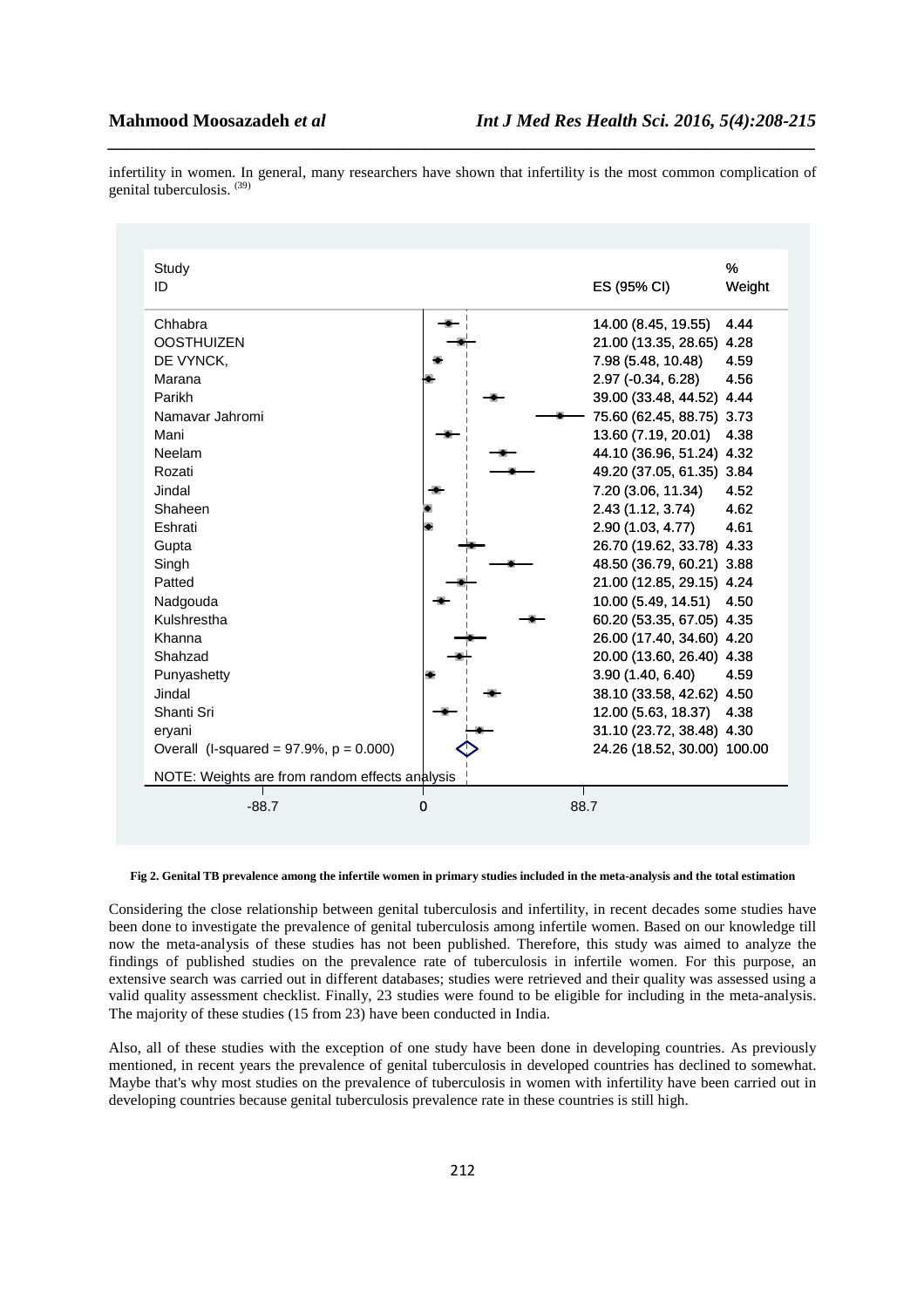Our findings show that the prevalence of genital tuberculosis in infertile women in the studies included in this metaanalysis ranged from about 2 to 75 percent. However, most studies have reported that a high percentage of studied infertile women were diagnosed to have genital tuberculosis. Our meta-analysis showed that the overall prevalence of genital tuberculosis in infertile women is 24.2% (18.5 -29.99%). Therefore it can be concluded that genital tuberculosis is probably one of the main causes of infertility. This finding is important from 2 aspects. First, as noted earlier genital tuberculosis, itself is one of the major public health problems in developing countries with a high burden of morbidity and mortality. Second, it seems that genital tuberculosis is one of the main causes of infertility. Infertility is also one of the major concerns in the most of countries. Despite the recent advancements of assisted reproductive technology, the prevalence of infertility has increased in recent decades and millions of young couples are suffering from this condition around the world. <sup>(38-41)</sup> Therefore, the relatively high prevalence of genital tuberculosis in developing countries is worrying both in terms of its morbidity and mortality and its adverse effect on fertility ability which also has widespread negative consequences. Our meta-analysis findings performed the relatively high prevalence of genital tuberculosis in infertile women. Therefore, it seems that the prevention and treatment of genital tuberculosis should be one of the main priorities of health systems, especially in developing countries.

*\_\_\_\_\_\_\_\_\_\_\_\_\_\_\_\_\_\_\_\_\_\_\_\_\_\_\_\_\_\_\_\_\_\_\_\_\_\_\_\_\_\_\_\_\_\_\_\_\_\_\_\_\_\_\_\_\_\_\_\_\_\_\_\_\_\_\_\_\_\_\_\_\_\_\_\_\_\_*

# **CONCLUSION**

Genital tuberculosis is one of the major concerns of health systems, especially in developing countries. Due to the confirmation of relatively high prevalence of genital tuberculosis among infertile women it seems that exact planning and action for the prevention and treatment of genital tuberculosis can reduce the infertility prevalence and prevent the negative consequences of infertility in addition to the reduction of tuberculosis mortality.

### **REFERENCES**

[1] Avan BI, Fatmi Z, Rashid S. Comparison of Clinical and Laparascopic Features of Infertile Women suffering from Genital Tuberculosis (TB) or Pelvic Inflammatory Disease (PID) or Endometriosis. J Pak Med Assoc 2001; 51(11): 393-9.

[2] Metanat M, Sharifi-Mood B, Alavi Naini R. Prevalence of female genital tuberculosis in Zahedan from 1998 till 2003. Iranian journal of Ob&Gyn and infertility 2004; 6(1): 46-51.

[3] Khanna A, Agrawal A. Markers of genital tuberculosis in infertility. Singapore Med J 2011; 52(12): 864-8.

[4] Mohammadbeigi R. The prevalence of infertility in Sanandej city in 2003. Journal of Kurdistan medical university 2003; 7(25): 1-4.

[5] Karimpour Malekshah A, Esmailnejad Moghaddam A, Moslemizadeh N, Peivandi S, Barzegarnejad A, Musanejad N, Jursarayee GhA. Infertility in Mazandaran province - north of Iran: an etiological study. Iranian Journal of Reproductive Medicine 2011; 9(1): 21-4.

[6] Nojomi M, Ashrafi M, Koohpayehzadeh J. Study of couple's infertility in the west of Tehran in the year of 2000. Journal of Iran university of medical sciences 2002; 8(27): 633-41.

[7] Karimpour A, Esmailnejad Moghaddam A, Moslemizadeh N, Peivandi S, Jahandar M. the frequency of different infertility causes among the patients admitted to infertility clinic of Imam hospital, Sari, 2002-2006. Journal of Mazandaran Medical University 2006; 15(49): 48-53.

[8] Mansoori A, Tara F, Poorjavad M, Farazmand T. The report of 4 cases of genital tuberculosis in Hazrate Zeinab hospital. Journal of Ob&Gyn and Infertility 2003; 5(2): 54-5.

[9] Eshrati B, Houlakooei K, Kamali M, Hassan-zadeh J, Borhani M, Poor-Malek F, Kashfi F. The effect of previous history of Tuberculosis on female infertility in Rooyan institute of infertility patients. Journal of Arak medical university 2007; 9(2): 1-7.

[10]Bakhtiyari A. The investigation of the causes of infertility and some related factors among infertile couples. Journal of Babol medical university 2001; 2(6): 50-6.

[11]Shadap A. Causes of Infertility among Married Women - A Review. SMU medical journal 2015; 2(1): 374-84.

[12]Esmailnejad Moghaddam A, Karimpour Malekshah A, Talebpour Amini F, Taringo F. The prevalence of infertility in central Mazandaran in 2000. Journal of Mazandaran medical university 2001; 10(27): 12-9.

[13]Esmailzadeh S, Farsi M, Nazari T. Frequency of infertility causes in patients admitted to Fatemeh Zahra infertility center, Babol from 1997-2000. Journal of Mazandaran medical university 2003; 12(35): 30-5.

[14]Moosazadeh M, Nekoei‐moghadam M, Emrani Z, Amiresmaili M. Prevalence of unwanted pregnancy in Iran: a systematic review and meta-analysis. The International journal of health planning and management. 2014;29(3):e2-77e90.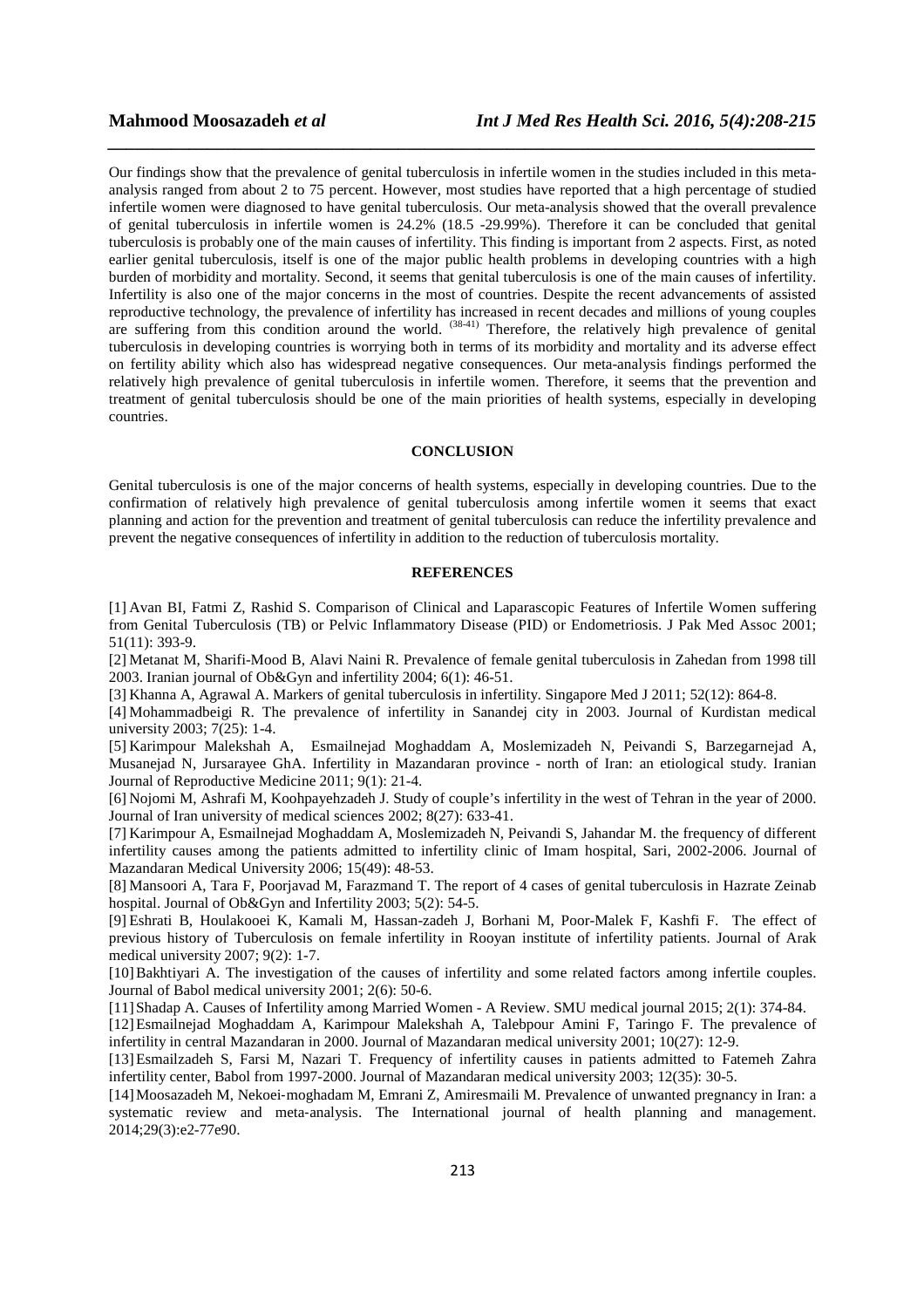[15]Von Elm E, Altman DG, Egger M, Pocock SJ, Gøtzsche PC, Vandenbroucke JP. The Strengthening the Reporting of Observational Studies in Epidemiology [STROBE] statement: guidelines for reporting observational studies. Prev Med. 2007; 45(4): 247-51.

*\_\_\_\_\_\_\_\_\_\_\_\_\_\_\_\_\_\_\_\_\_\_\_\_\_\_\_\_\_\_\_\_\_\_\_\_\_\_\_\_\_\_\_\_\_\_\_\_\_\_\_\_\_\_\_\_\_\_\_\_\_\_\_\_\_\_\_\_\_\_\_\_\_\_\_\_\_\_*

[16]Chhabra S, Narang P, Gupte N. A study of 150 cases of endometrial cultures for mycobacterium tuberculosis. Journal of Obstetrics and Gynaecology of India. 1986; 36(1): 146-9.

[17]Jindal UN. An algorithmic approach to female genital tuberculosis causing infertility. Int J Tuberc Lung Dis 2006; 10(9): 1045–1050.

[18]Namavar Jahromi B, Parsanezhad ME, Ghane-Shirazi R. Female genital tuberculosis and infertility. International Journal of Gynecology & Obstetrics 2001; 75: 269-72.

[19]Devynck WE, Kruger TF, Joubert JJ, Scott F, Vandermerwe JP, Hulme VA, Swart Y. Genital tuberculosis associated with female infertility in the western Cape. SAMJ 1990; 77: 630-1.

[20]Al eryani AA, Abdelrub AS, Al Harazi AH. Genital tuberculosis is common among females with tubal factor infertility: Observational study. Alexandria Journal of Medicine 2015; 51: 321-4.

[21]Eshrati B, Houlakooei K, Kamali M, Hassanzadeh J, Borhani, M, Kashfi F, Pourmalek F. Association of Positive History of Pulmonary Tuberculosis with Female Infertility. Iranian Journal of Fertility and Sterility 2007; 1(1): 11-4.

[22]Jindal UN, Verma S, Bala Y. Favorable infertility outcomes following anti-tubercular treatment prescribed on the sole basis of a positive polymerase chain reaction test for endometrial tuberculosis. Human Reproduction 2012; 27(5): 1368–74.

[23]Kulshrestha V, Kriplani A, Agarwal N, Singh UB, Rana T. Genital tuberculosis among infertile women and fertility outcome after antitubercular therapy. Int J Gynaecol Obstet. 2011; 113(3): 229-34.

[24]Mani R, Nayak S, Kagal A, Deshpande S, Dandge N, Bharadwaj R. Tuberculosis endometritis in infertility: A bacteriological and histopathological study. Ind. J. Tub 2003; 50: 161-2.

[25]Marana R, Muzii L, Lucisano A, Ardito F, Muscatello P, Bilancioni E, Maniccia E, Dell'Acqua S. Incidence of genital tuberculosis in infertile patients submitted to diagnostic laparoscopy: recent experience in an Italian university hospital. Int J Fertil. 1991; 36(2): 104-7.

[26]Nadgouda SS, Mukhopadhyaya PN, Acharya A, Nagee A, Kunjadia P. A study on genital tuberculosis and infertility in Indian population. Achieve of medicine 2010; 2(1): 1-3.

[27]Neelam B, Mohanlal S, Namita K. Genital tuberculosis and its consequences on subsequent fertility. J Obstet Gynecol India 2005; 55(6): 534-37.

[28]Oosthuizen AP, Wessels PH, Hefer JN. Tuberculosis of female genital tract in patients attending at an infertility clinic. SAMT 1990; 72: 562-4.

[29]Parikh FR, Naik N, Nadkarni S, Soonawala SB, Kamat SA, Parikh RM. Genital tuberculosis a major pelvic factor causing infertility in Indian women. Fertility and Sterility 1997; 67(3): 497-500.

[30]Patted S, Desai B, Kaur J. Diagnostic value of endometrial TB PCR in detection of genital tuberculosis in infertile women. International Journal of Gynecology & Obstetrics 2009; S305.

[31]Punyashetty KB, Anand AS, Katti TV. Tuberculous endometritis - a worrying recrudescence for infertility. Int J Biol Med Res. 2012; 3(2): 1708-.

[32]Shaheen R, Subhan F, Tahir F. Epidemiology of Genital Tuberculosis in Infertile Population. J Pak Med Assoc 2006, 56(7): 306-9.

[33]Shahzad S. Investigation of the prevalence of female genital tract tuberculosis and its relation to female infertility: An observational analytical study. Iran J Reprod Med 2012; 10(6): 581-8.

[34]Shanti Sri A, Khannum N,.Padmaja P, Taraporewalla FN. Prevalence of Endometrial Tuberculosis in Infertility Cases. International Journal of Science and Research 2015; 4(6): 278-9.

[35]Singh N, Sumana G, Mittal S. Genital tuberculosis: a leading cause for infertility in women seeking assisted conception in North India. Arch Gynecol Obstet. 2008; 278(4): 325-7.

[36]Gupta N, Sharma JB, Mittal S, Singh N, Misra R, Kukreja M. Genital tuberculosis in Indian infertility patients. Int J Gynaecol Obstet. 2007; 97(2): 135-8.

[37]Rozati R, Roopa S, Rajeshwari CN. Evaluation of women with infertility and genital tuberculosis. J Obstet Gynecol India 2006; 56(5): 423-6.

[38]Farrokh D, Layegh P, Afzalaghaee M, Mohammadi M, Fallah Rastegar Y. Hysterosalpingographic findings in women with genital tuberculosis. Iran J Reprod Med 2015; 13(5): 297-304.

[39]Sharifi-Mood B, Salehi M. Prevalence of infertility due to genital tuberculosis in women. Journal of Birjand university of medical science 2006; 12(3,4): 62-5.

[40]Figueroa-Damian R, Martinez-Velazco I, Villagrana-Zesati R, Arredondo-Garcia JL. Tuberculosis of the female reproductive tract: effect on function. Int J Fertil Menopausal Stud. 1996; 41(4):430-6.